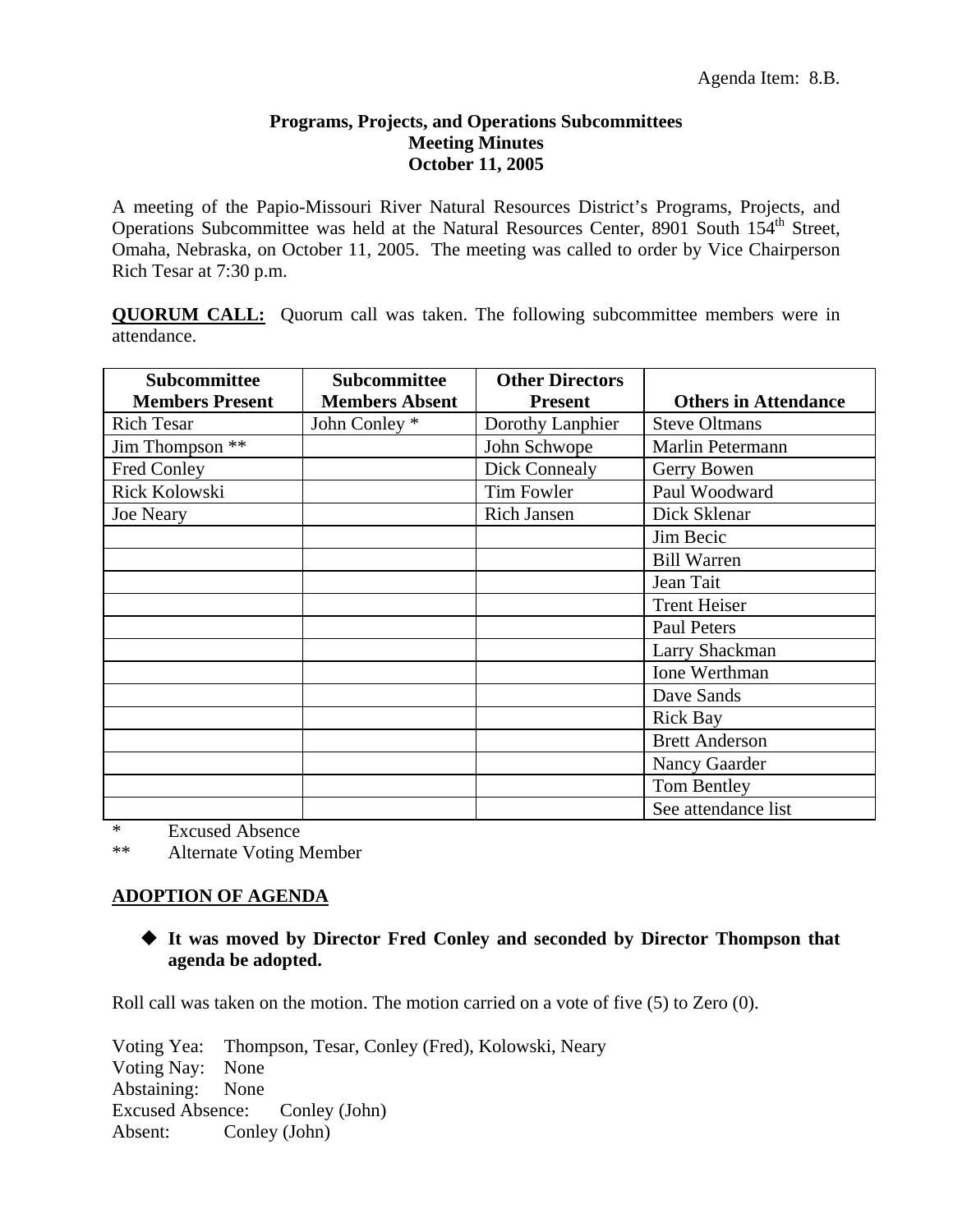**PROOF OF PUBLICATION:** Public notice of the meeting was posted at all District offices and published in the Omaha World-Herald on October 6, 2005.

**NEBRASKA LAND TRUST PRESENTATION**: Dave Sands presented the various needs and benefits which can be realized through conservation easements to protect valuable land uses such as forests, wetlands, and prairies. He explained that the Nebraska Land Trust was established in 2001 to help establish more conservation easements in a state where 97% of the land is under public ownership. Sands also stated that their priority was to protect areas that are developing, which has led to a focus on the Lower Platte River Corridor.

**VILLAGE OF ARLINGTON WATER QUALITY GRANT**: Steve Oltmans compared this proposal to the recent success of the City of Valley pumping its waste water to Fremont. He explained that upgrading Arlington's current plant, which sits in the floodway of Bell Creek, would cost \$1 million to be paid over 20 years, but that for another \$350,000, the Village could pump its sewage to Fremont. Rick Bay, Nebraska Department of Environmental Quality, explained that the \$1 million needed to update the existing treatment plant would be supplied through a State Revolving Fund (SRF) loan at 2% over 20 years. This is a monthly cost per customer of around \$25. The village doesn't wish to increase rates beyond this amount and could not afford to loan all the funds needed for the pump system to Fremont. Therefore, they are awaiting the NRD's decision prior to moving forward with any final designs or funding commitments.

# **HERON HAVEN – MANAGEMENT AGREEMENT WITH THE FRIENDS OF HERON**

**HAVEN:** Jim Becic reviewed the history of the Heron Haven site and the previous involvement of the Audubon Society which had helped pay for half of the land and raised around \$1 million for improvements over the last 13 years. He explained that the Audubon Society recently decided to vacate the site and building, but that individuals already heavily involved with Heron Haven had formulated a group known as Friends of Heron Haven and were willing to assume the continued operation and maintenance of the site. Ione Werthman and Larry Shackman, representing Friends of Heron Haven, addressed the subcommittee in support of the new management agreement.

 **It was moved by Director Thompson and seconded by Director Fred Conley, that the General Manager be authorized to enter into the Management Agreement between the Papio-Missouri River Natural Resources District and the Friends of Heron Haven for the Heron Haven Wetlands Project, as presented to this meeting, subject to changes deemed necessary by the General Manager and approval as to form by the District Legal Counsel.** 

Roll call was taken on the motion. The motion carried on a vote of five (5) to Zero (0).

Voting Yea: Thompson, Tesar, Conley (Fred), Kolowski, Neary Voting Nay: None Abstaining: None Excused Absence: Conley (John) Absent: Conley (John)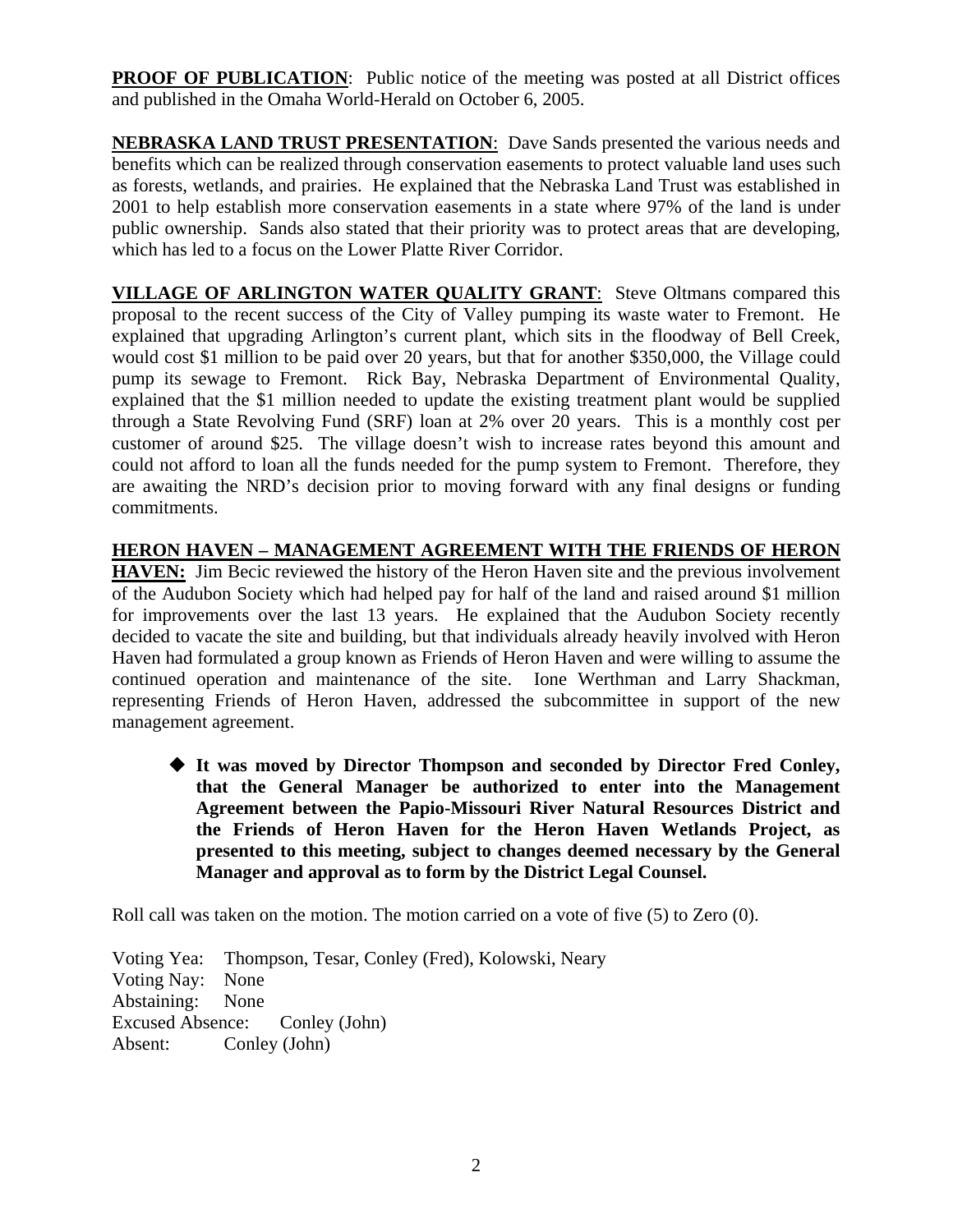**SECOND ADDENDUM TO PAPIO DAM SITE 13 PURCHASE AGREEMENT WITH LYMAN RICHEY CORPORATION:** Paul Woodward reviewed the approval of the original purchase agreement and First Addendum as of last month. He noted that revisions to the agreement revolved around final purchase price and new or revised easement language.

 **It was moved by Director Kolowski and seconded by Director Fred Conley, that the Subcommittee recommend to the Board that the following resolution be adopted:** 

**WHEREAS, on November 18, 2004, this Board of Directors determined that the District's project for purchase of rights-of-way and construction of a multi-purpose flood control dam and reservoir at the site of the formerly-proposed Corps of Engineers' Papillion Creek and Tributaries Lakes Project Dam Site 13, between Dodge and Blondo Streets and west of 192nd Street in Douglas County, would be of general benefit to the District, with only an incidental special benefit, and that such Dam Site 13 project should be carried out with general funds of the District; and,** 

**WHEREAS, on December 9, 2004, this Board of Directors authorized the execution of a purchase agreement with Lyman Richey Corporation providing for the District's voluntary purchase of approximately 25 acres of land for such project, and providing for the exchange of certain easements, for a purchase price to be paid to Lyman-Richey Corporation in the sum of \$1,286,000, such purchase agreement being executed by the parties on or about March 1, 2005; and,** 

**WHEREAS, on September 15, 2005, this Board of Directors authorized the execution of a First Addendum to Purchase Agreement, extending the closing of such purchase to October 28, 2005; and,** 

**WHEREAS, additional modifications to the Purchase Agreement are necessary; and, therefore, a Second Addendum to Purchase Agreement, in the form as presented to this meeting, containing such modifications, including a reduction in the purchase price to be paid Lyman Richey Corporation to \$1,264,056.45, should be authorized and executed.** 

**NOW, THEREFORE, BE IT RESOLVED that the Board of Directors of the Papio-Missouri River Natural Resources District hereby confirms that the District's Dam Site 13 project, including, without limitation, the purchase of lands from and an exchange of easements with Lyman-Richey Corporation, will be of general benefit to the District, with only an incidental special benefit, and that such Dam Site 13 project should be carried out with general funds of the District; and, accordingly, resolves that the General Manager should be, and is hereby, authorized and directed to execute for and on behalf of the District the proposed Second Addendum to Purchase Agreement between the District and Lyman-Richey Corporation together with such other and further documents, approved as to form by District legal counsel, that are either part of such Purchase Agreement as modified by such First Addendum and such Second Addendum, or are documents that the General Manager**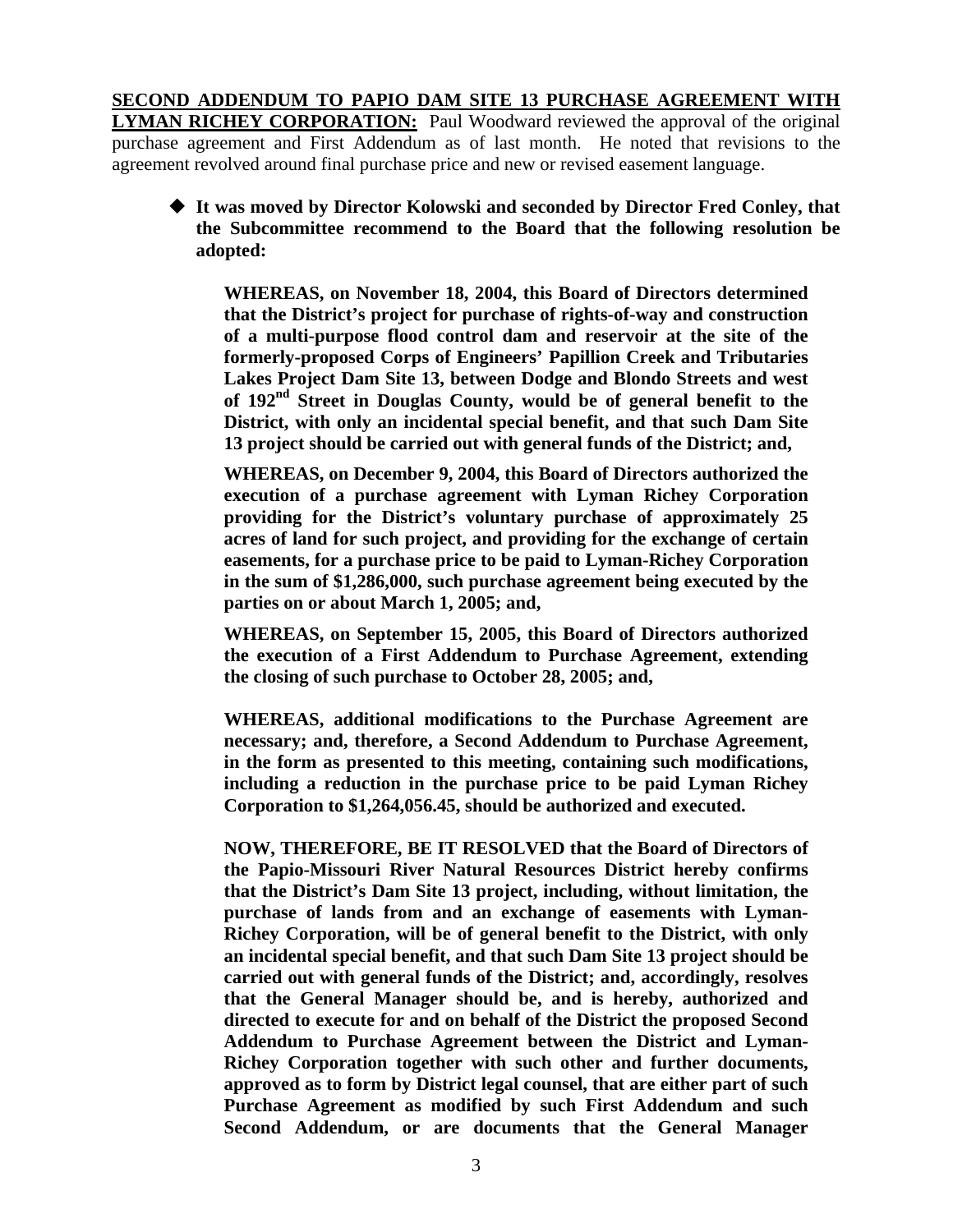**determines necessary to effectuate the transactions called for by such purchase agreement, as modified by such First Addendum and such Second Addendum.** 

Roll call was taken on the motion. The motion carried on a vote of five (5) to zero (0).

Voting Yea: Thompson, Tesar, Conley (Fred), Kolowski, Neary Voting Nay: None Abstaining: None Excused Absence: Conley (John) Absent: Conley (John)

**HDR ENGINEERING, INC., PROFESSIONAL SERVICES CONTRACT FOR PAPIO DAM SITE 13:** Paul Woodward reviewed the status of the HDR contract for the design and construction observation of Dam Site 13. He noted that services needed to support the 404 permitting process had exceeded the original scope and that approximately \$20,000 of additional services had already been provided by HDR. However, at this time, management is optimistic that construction observation services will be under budget and that an increase in the contract

amount will not be necessary. Therefore, there was no recommendation or action needed at this time.

**AERIAL PHOTOGRAPHY AGREEMENT WITH MAPA OF PAPIO WATERSHED IN WASHINGTON COUNTY:** Paul Woodward reviewed the District's previous agreement with MAPA for aerial photography and topography which was recently completed and delivered. He also explained that LiDAR topography had not been obtained in Washington County under the past MAPA contract with Horizons due to the additional funding needed to meet FEMA standards for floodplain mapping. Woodward also noted that the District would be paying the full price for the new topography, as it had the primary interest in the data due to future projects including floodplain mapping, Dam Sites 1 & 3C evaluation, and the overall watershed study. Jennifer Andersen addressed the subcommittee and questioned if the \$56,175 cost was part of the \$625,000 budget for the Dam Site 1 & 3C study. Steve Oltmans responded that it was part of the budgeted cost.

 **It was moved by Director Fred Conley and seconded by Director Kolowski, that the Subcommittee recommend to the Board that the General Manager be authorized to execute the Interlocal Agreement with the Metropolitan Area Planning Agency to obtain contours within the Papillion Creek Watershed in Washington County for the sum of \$56,175.00, as approved to form by District legal counsel.**

Roll call was taken on the motion. The motion carried on a vote of four (4) to one (1).

Voting Yea: Thompson, Tesar, Conley (Fred), Kolowski Voting Nay: Neary Abstaining: None Excused Absence: Conley (John) Absent: Conley (John)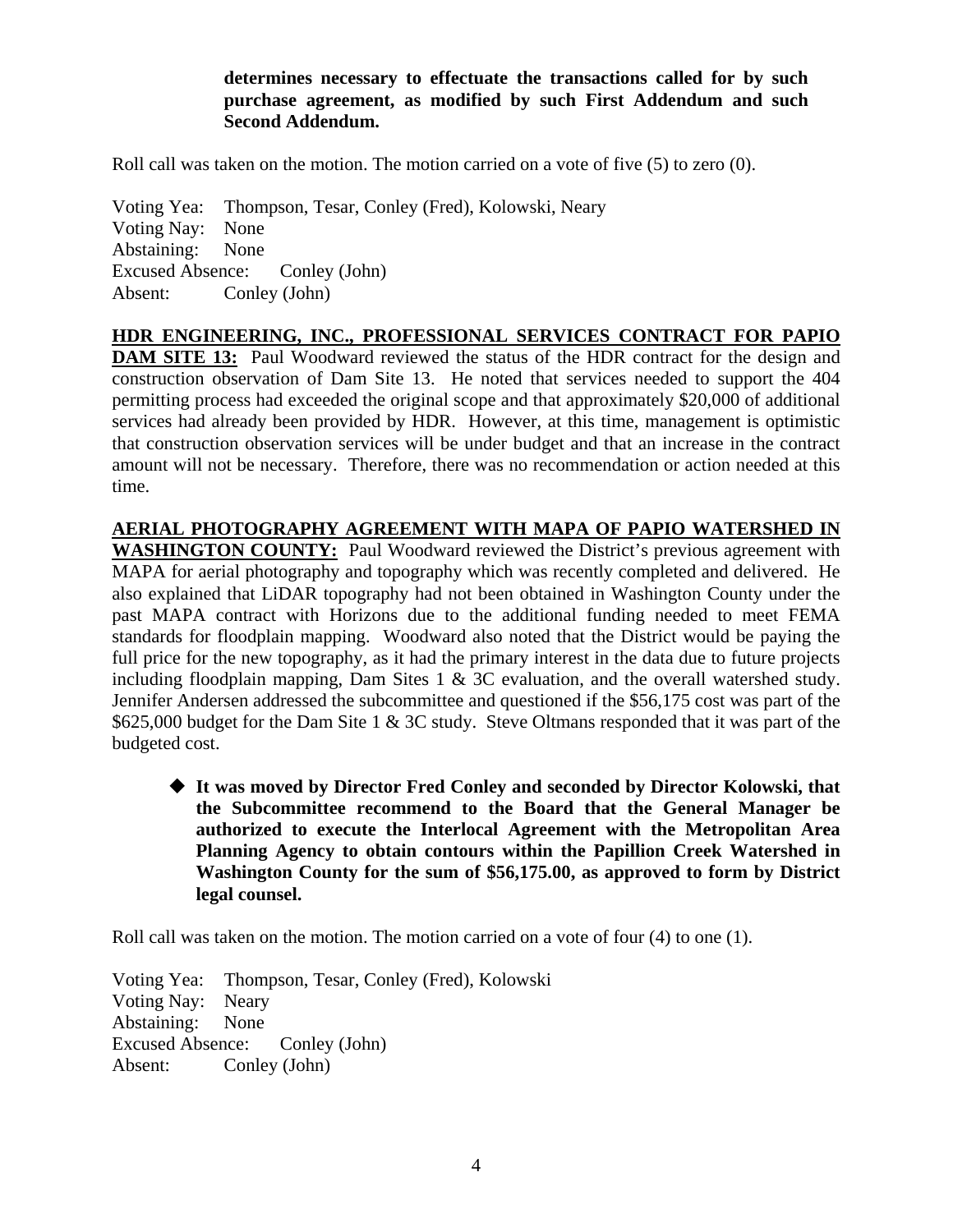**FINAL DESIGN FOR THE ELKHORN RIVER/HWY 64 PUBLIC ACCESS:** Dick Sklenar reviewed progress on the design of the public access site and noted that Waterloo had agreed to maintain the site. Tom Bentley with BCDM compared the preliminary design to the recommended design in a presentation. The overall cost is approximately \$224,000 with the District being responsible for about \$70,000, and the construction should be completed by spring of 2006. No action was taken.

### **FY 2006 VEHICLE AND EQUIPMENT BIDS:**

- A. Purchase of 2006 vehicles Jean Tait reviewed the bid process and the lowest bids received as follows.
	- 1. Compact 4X4 Extended Cab Pickup \$12,467 from Gregg Young Chevrolet
	- 2. ¾ Ton 4X4 Regular Cab Pickup \$10,960.80 from Atchley Ford
	- 3. ¾ Ton 4X4 Extended Cab Pickup \$14,176.80 from Atchley Ford
	- 4. ¾ Ton Chassis-Cab w/o Service Body 4X4 Utility Truck \$11,449 from Lee Sapp Ford
	- **It was moved by Director Thompson and seconded by Director Fred Conley, that the Subcommittee recommends to the Board the following:** 
		- (1.) Compact 4X4 Extended Cab Pickup Recommendation that the bid of \$12,467 from Gregg Young Chevrolet be accepted for a 2006 Chevrolet Colorado with trade-in of the District's 2001 Ford F-150 pickup truck.
		- (2.) ¾ Ton 4X4 Regular Cab Pickup Recommendation that the bid of \$10,960.80 from Atchley Ford be accepted for a 2006 Ford F-250 with trade-in of the District's 2002 Chevrolet ¾ ton pickup truck.
		- (3.) ¾ Ton 4X4 Extended Cab Pickup Recommendation that the bid of \$14,176.80 from Atchley Ford be accepted for a 2006 Ford F-250 with trade-in of the District's 2000 Ford F-250 pickup truck.
		- (4.) ¾ Ton Chassis-Cab w/o Service Body 4X4 Utility Truck Recommendation that the bid of \$11,449 from Lee Sapp Ford be accepted for a 2006 Ford F-250 with trade-in of the District's 2001 Ford F-150 pickup truck.

Roll call was taken on the motion. The motion carried on a vote of five (5) to zero (0).

Voting Yea: Thompson, Tesar, Conley (Fred), Kolowski, Neary Voting Nay: None Abstaining: None Excused Absence: Conley (John) Absent: Conley (John)